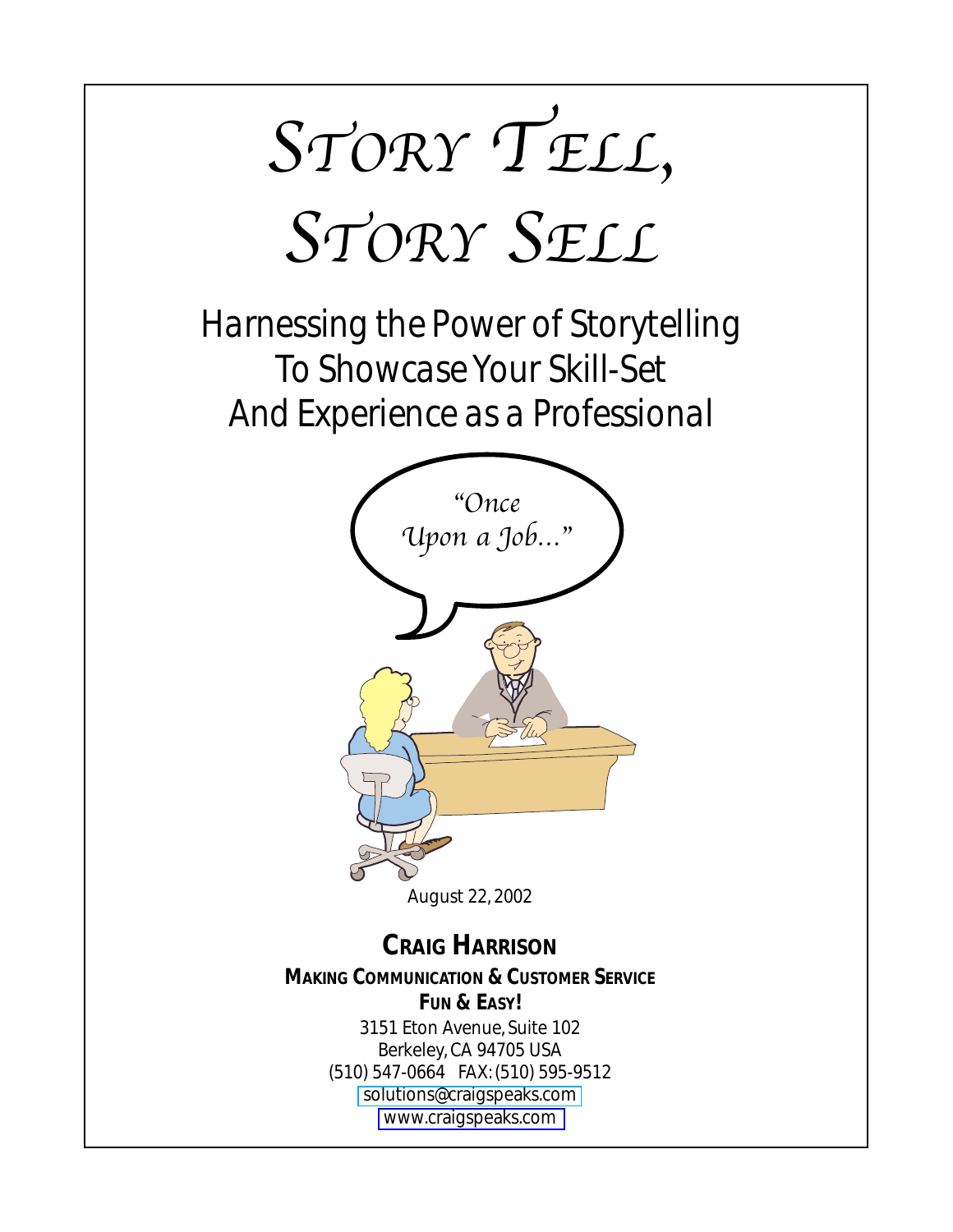#### **About Your Presenter**



**CRAIG HARRISON** has been profiled in *The Wall Street Journal* and *Business Week*, interviewed by 60 MINUTES, his columns and articles run regularly in the *San Francisco Chronicle, California Job Journal, [Transaction World](http://www.transactionworld.net)* Magazine*, Customer Service Newsletter, The Professional Caterer,* and *The Toastmaster* Magazine.

Craig is on the faculty of UC SANTA CRUZ [EXTENSION,](http://www.ucsc-extension.edu) Contra Costa County's REGIONAL TRAINING INSTITUTE, is an EFFECTIVE TRAINING ASSOCIATE, and even an online expert for MATCH.COM, THE MOTIVATIONAL MINUTE and

CLOUDWISE.COM. Now you've heard him speak.

Craig combines humor, wisdom and practical sense to help you communicate with confidence and clarity. Let him help you experience the sweet taste of success.

#### **Background**

As a manager, consultant, publisher and curriculum developer in Silicon Valley Craig developed his digital finesse, helping the technical world train and communicate more effectively. His work with a database company, publishing houses and a consulting firm also helped Craig develop his strong customer service orientation.

As a director of communications with the non-profit PROS FOR KIDS, Craig coached with Olympians and Hall of Fame athletes, helping young people enhance their self esteem, become confident communicators and recognize the importance of healthy living.

As a youth basketball coach Craig has led teams domestically and internationally for such non-profits as SPORTS FOR UNDERSTANDING and MACCABI YOUTH SPORTS PROGRAMS, and such academies as Oakland's HEAD-ROYCE and COLLEGE PREPARATORY HIGH SCHOOLS.

Craig is a past District 57 Governor (1996-97) and Distinguished Toastmaster with TOASTMASTERS [INTERNATIONAL](http://www.toastmasters.org) and served on chapter boards for the NATIONAL SPEAKERS ASSOCIATION and the AMERICAN SOCIETY FOR TRAINING AND DEVELOPMENT in Northern California..

• Keynotes • Break-Outs • Workshops • Retreats • Training Courses

Dynamic presentations covering a variety of performance topics: Communication Leadership Customer Service Humor in the Workplace Team building Excellence

"The skilled and confident communicator opens doors, builds new relationships, serves others effectively and enhances one's own leadership."

—Craig Harrison



**CRAIG HARRISON**

3151 Eton Avenue, Suite 102, Berkeley, CA 94705



595. 9512 [craig@craigspeaks.com](mailto:craig@craigspeaks.com) Will [www.craigspeaks.com](http://www.craigspeaks.com)

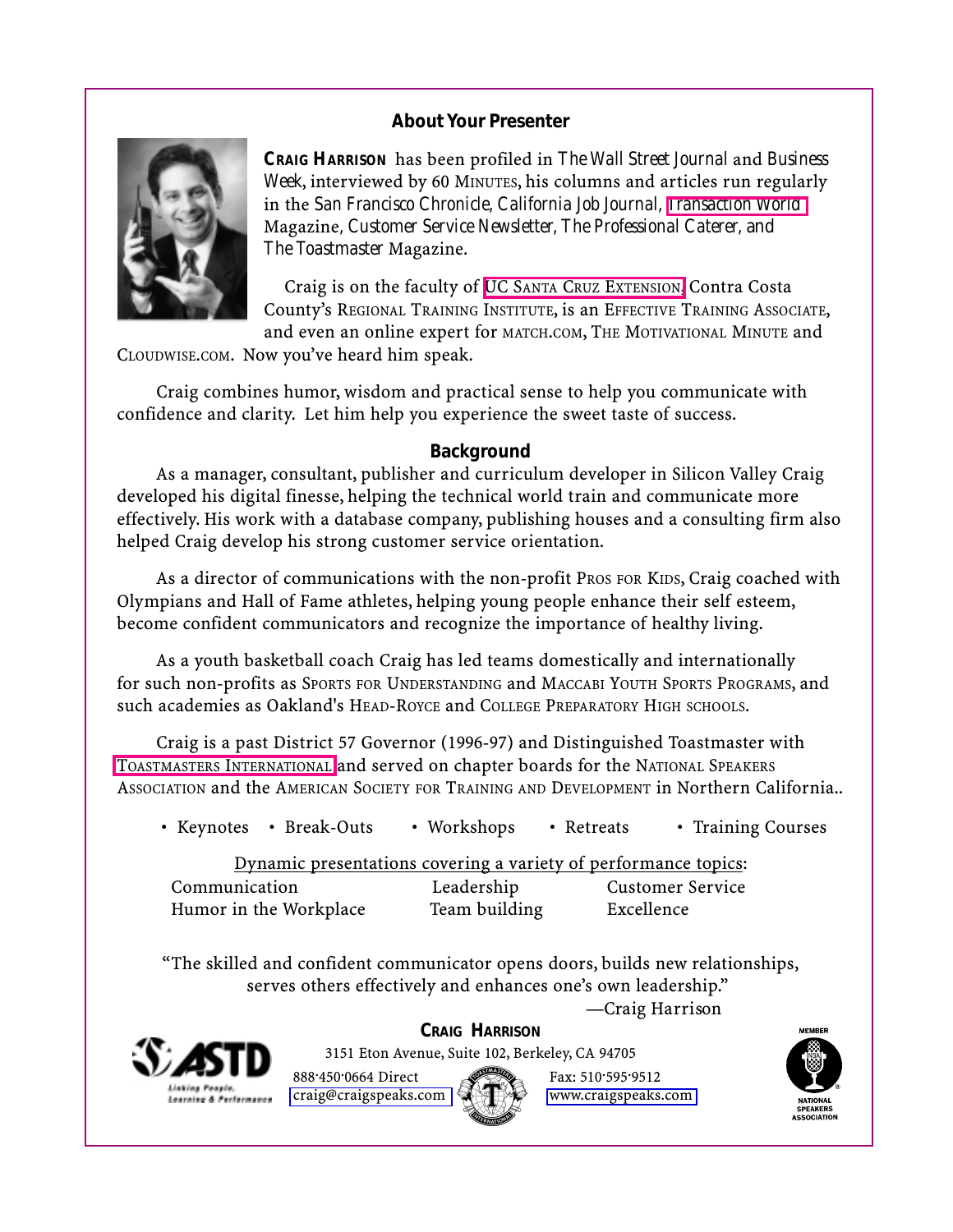# **Why Storytelling?**

We're wired for stories, individually and collectively.

Since the time of Odysseus we've been told stories.

Since we were little kids we've been read and told stories.

This is how we've been conditioned to learn; our morals and our values are taught through stories.

> —Gay Ducey, Two-Term Board President of the NATIONAL STORYTELLING ASSOCIATION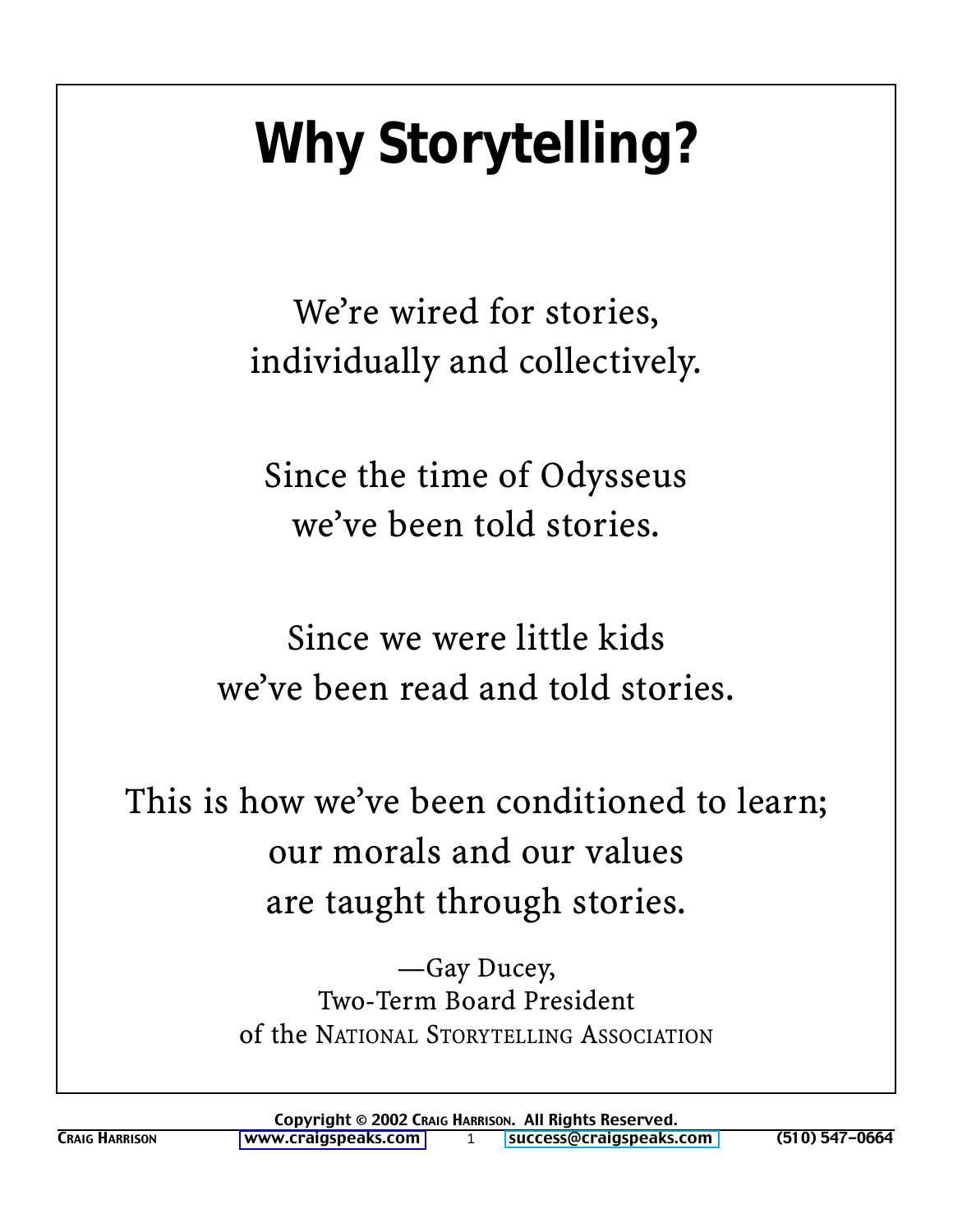# **The Storytelling Tradition**



African

German

Storytelling Has A Worldwide Tradition, including:  $\blacktriangleright$ Russian Chinese  $\blacktriangleright$ Native American Japanese

 $\blacktriangleright$ Indonesian Polynesian Yiddish

Storytelling Has Numerous Religious Traditions:

 $\blacktriangleright$ **Buddhist** Hindu Judeaic  $\blacktriangleright$ Christian Islamic -Maori

### Storytelling Occurs in a Variety of Settings:

- $\blacktriangleright$ School At Home Camp  $\blacktriangleright$ Socially  $\blacktriangleright$  At Work Nationally
	- In Song Through Opera, Theatre, Movies, etc.



Copyright © 2002 CRAIG HARRISON. All Rights Reserved. CRAIG HARRISON WWW.Craigspeaks.com 2 [success@craigspeaks.com](mailto:success@craigspeaks.com) (510) 547-0664

 $\blacktriangleright$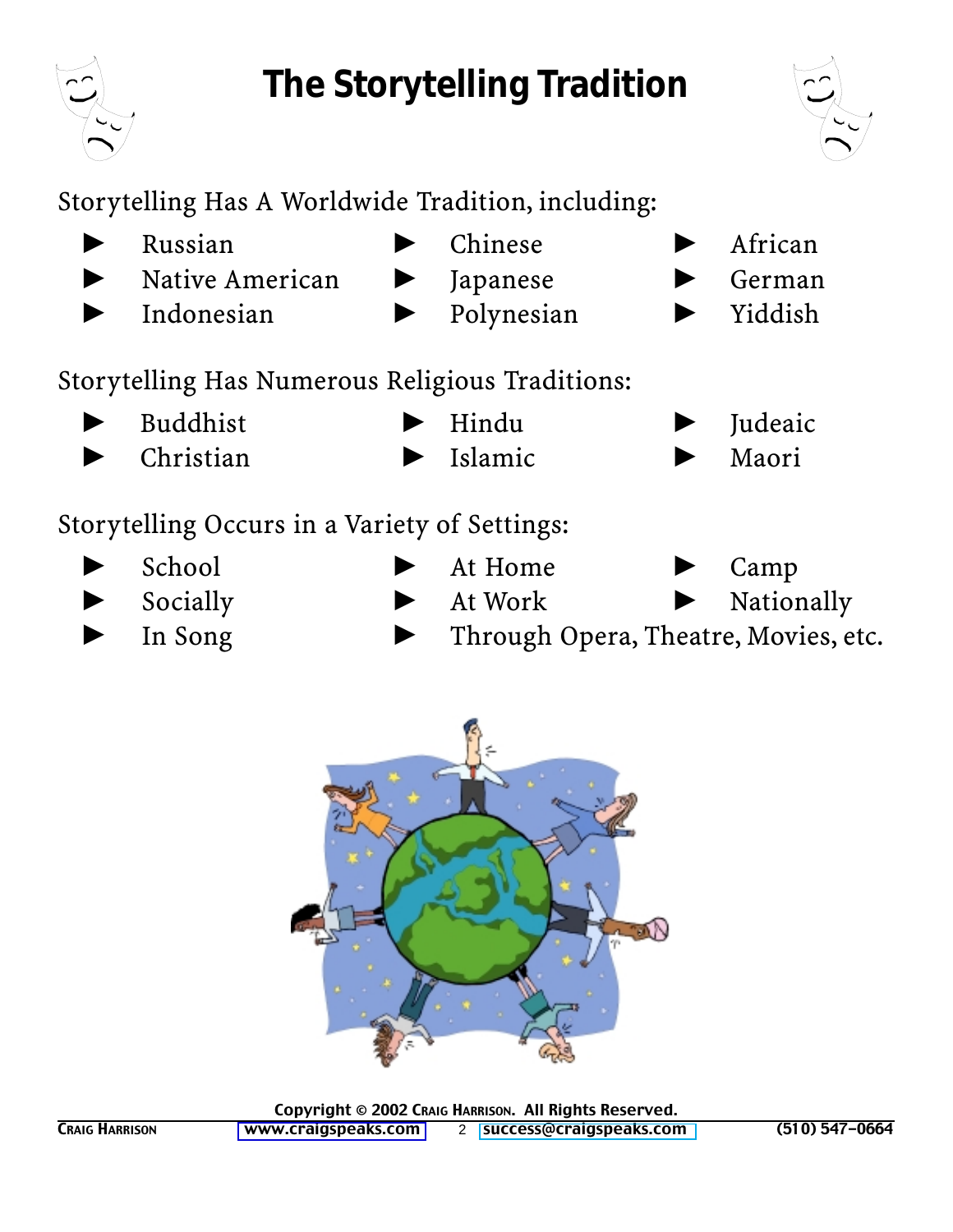# **The Storytelling Advantage**

We Communicate in a Variety of Ways:

IN PRINT: Résumés, Memos, Fact Sheets, Marketing Brochures, E-Mail and Letters

VERBALLY: Sound Bites (in person & on the telephone), Testimonials, Conversations, Meetings and Formal Presentations

Storytelling Can Be:

Memorable, Meaningful, and even Magical

# Effective Stories:

- $\blacktriangleright$ Resonate With Listeners' Own Experiences
- $\blacktriangleright$ Connect Emotionally With Listeners
- $\blacktriangleright$ Give Insights into You, the Storyteller
- $\blacktriangleright$ Tap Universal Themes We Know Inherently

Copyright © 2002 CRAIG HARRISON. All Rights Reserved.



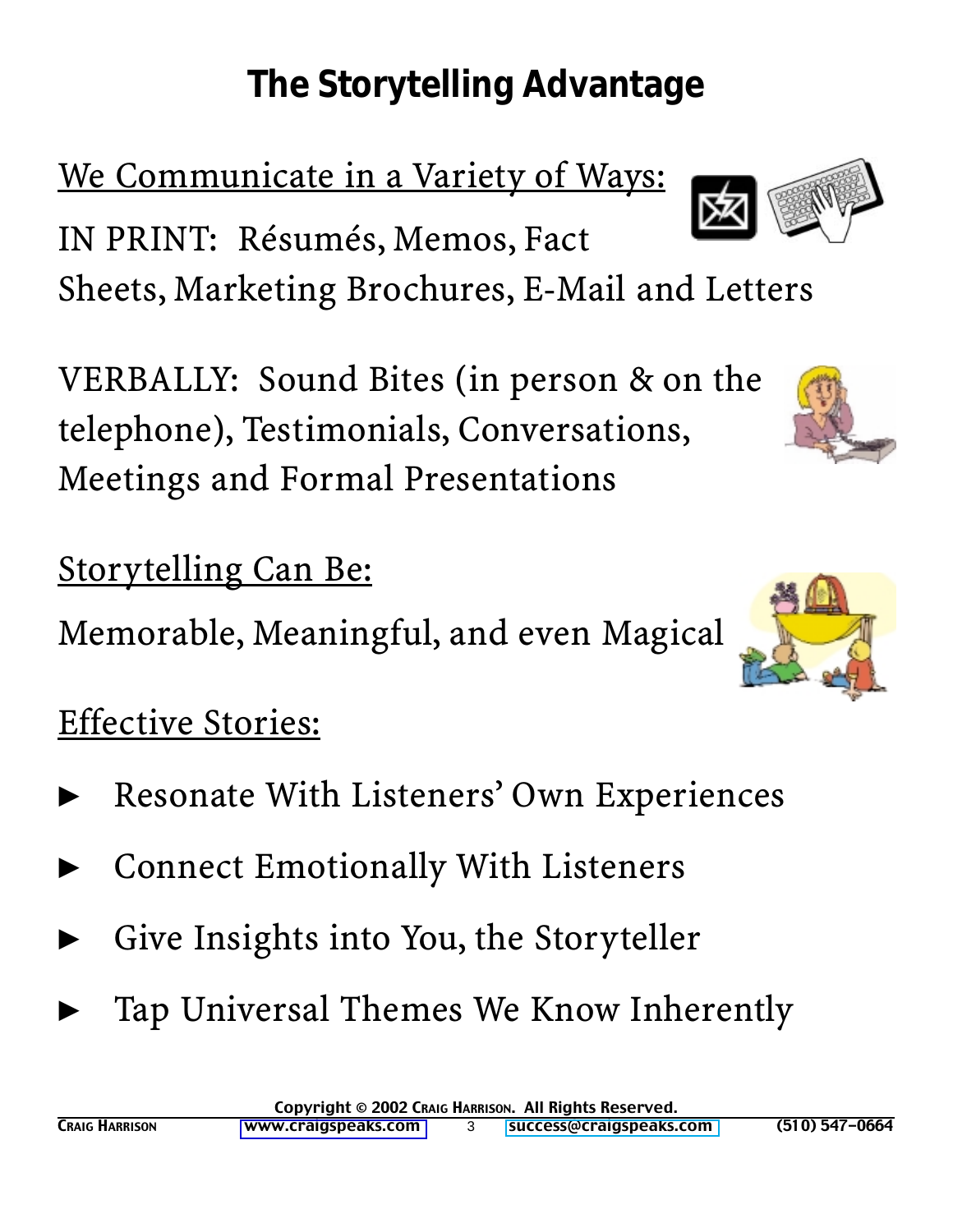### **"Success" Stories**



30-Second Stories:

- $\blacktriangleright$ Showcase your Skills
- $\blacktriangleright$ Show You Solving Problems
- $\blacktriangleright$ Demonstrate Professional Qualities
- $\blacktriangleright$ Give Insights into Your Thought Processes
- $\blacktriangleright$  Model Your Communication Skills & Confidence

The Format:

- $\blacktriangleright$ **Setting**: Gives us context
- $\blacktriangleright$ **Situation**: Establishes challenge
- $\blacktriangleright$ **Solution**: Provides resolution (happy ending!)

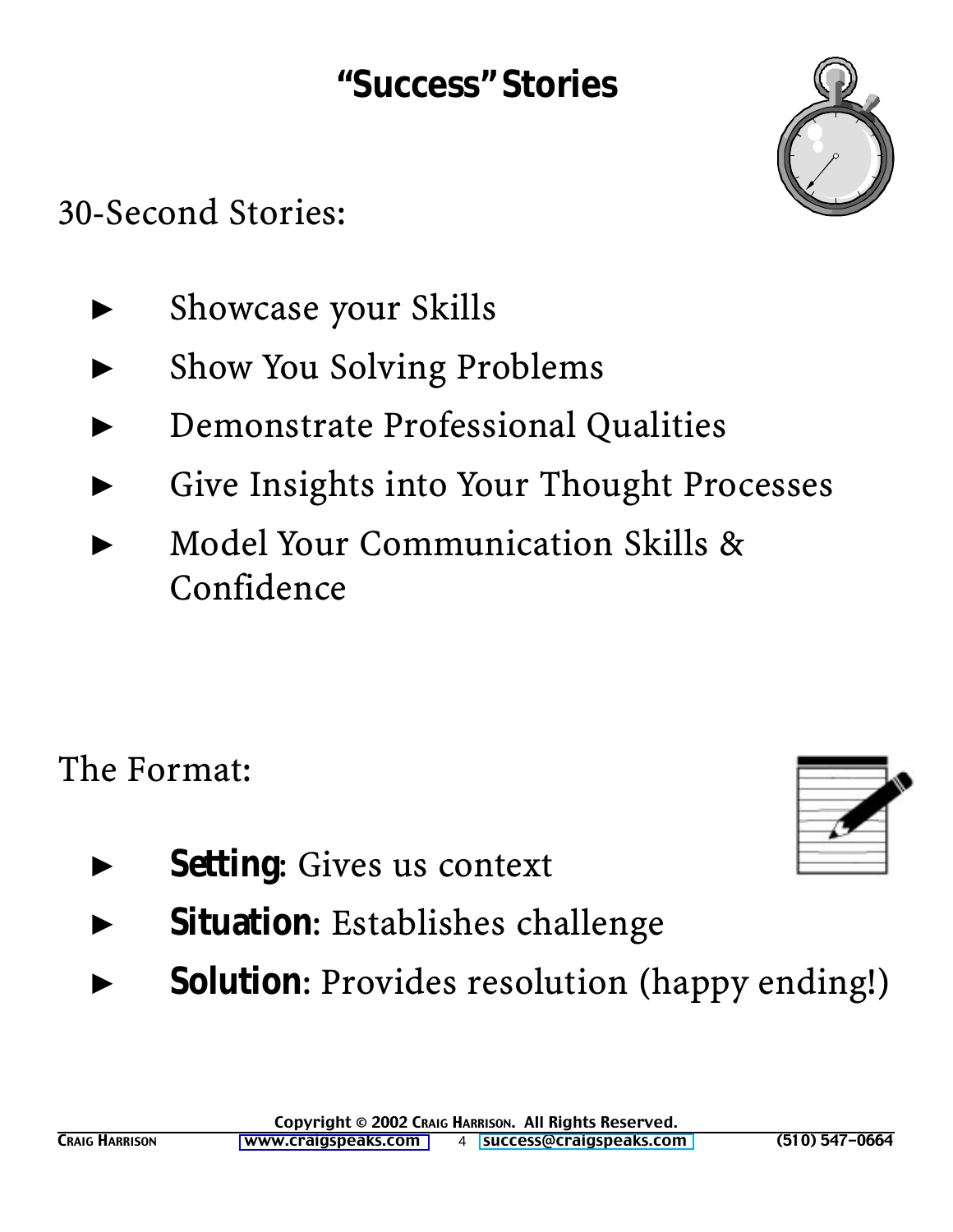



- Experienced team builder
- Strong communication and conflict resolution skills

### **SETTING:**

I was once brought in to manage a publishing department in a high-tech publishing company.

### **SITUATION:**

I encountered a production department at war with the editorial department. I walked into an environment full of distrust and resentment, built up over years of animosities and recriminations. It was highly toxic.

### **SOLUTION:**

Through my implementation of cross training between departments, initiation of mutual social outings such as picnics and scheduling of project post-mortems we were able, after 6 months, to convert resentment into understanding and competition into cooperation.

As each department began to understand how the other one worked we were jointly able to improve the workflow and consequently shorten time to market with publications. Even quality improved as we found how best to work together.

That showed me the importance of internal communication and the difficulty, though not impossibility, of changing an existing culture.

| Copyright © 2002 CRAIG HARRISON. All Rights Reserved. |                     |  |                         |                    |
|-------------------------------------------------------|---------------------|--|-------------------------|--------------------|
| <b>CRAIG HARRISON</b>                                 | www.craigspeaks.com |  | success@craigspeaks.com | $(510) 547 - 0664$ |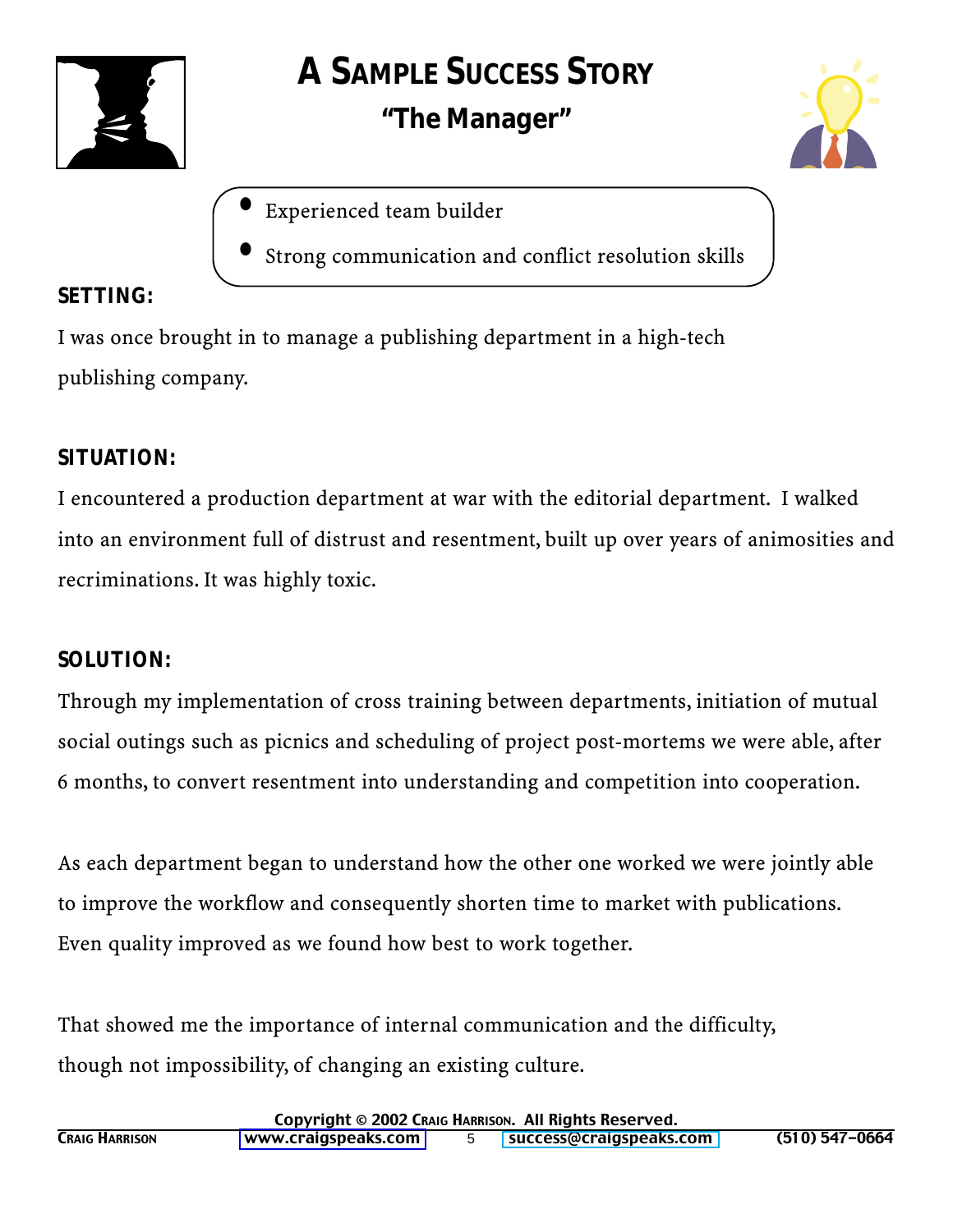

### **ANOTHER SAMPLE** *SUCCESS* **STORY "The Toastmaster"**

- Excellent communication skills
- Leadership experience

#### SETTING:

Four years ago I was a new employee at Giga-Boss corporation where we were expected to give regular presentations. I'd never spoken before groups before.

#### SITUATION:

My manager explained that within two months of my hire date I was to give a presentation at the company's annual users conference. The clock was ticking.

#### SOLUTION:

I joined a local Toastmasters club and explained my predicament. They scheduled me for a speech the next week, and my second speech three weeks later. They assigned a mentor to work with me between meetings and gave me support and encouragement, along with constructive feedback. By my third speech I was over my fear. By my fourth speech I'd found my stride. My work presentation went so well they scheduled me for similar presentations at local user group meetings. Meanwhile my Toastmasters club elected me VP of Public Relations so I received even more experience speaking to strangers. In July I become our club's next president and I recently won an award for best conference presenter. I now consider communication skills a strength. My car's bumper sticker says "Will Speak for Applause."

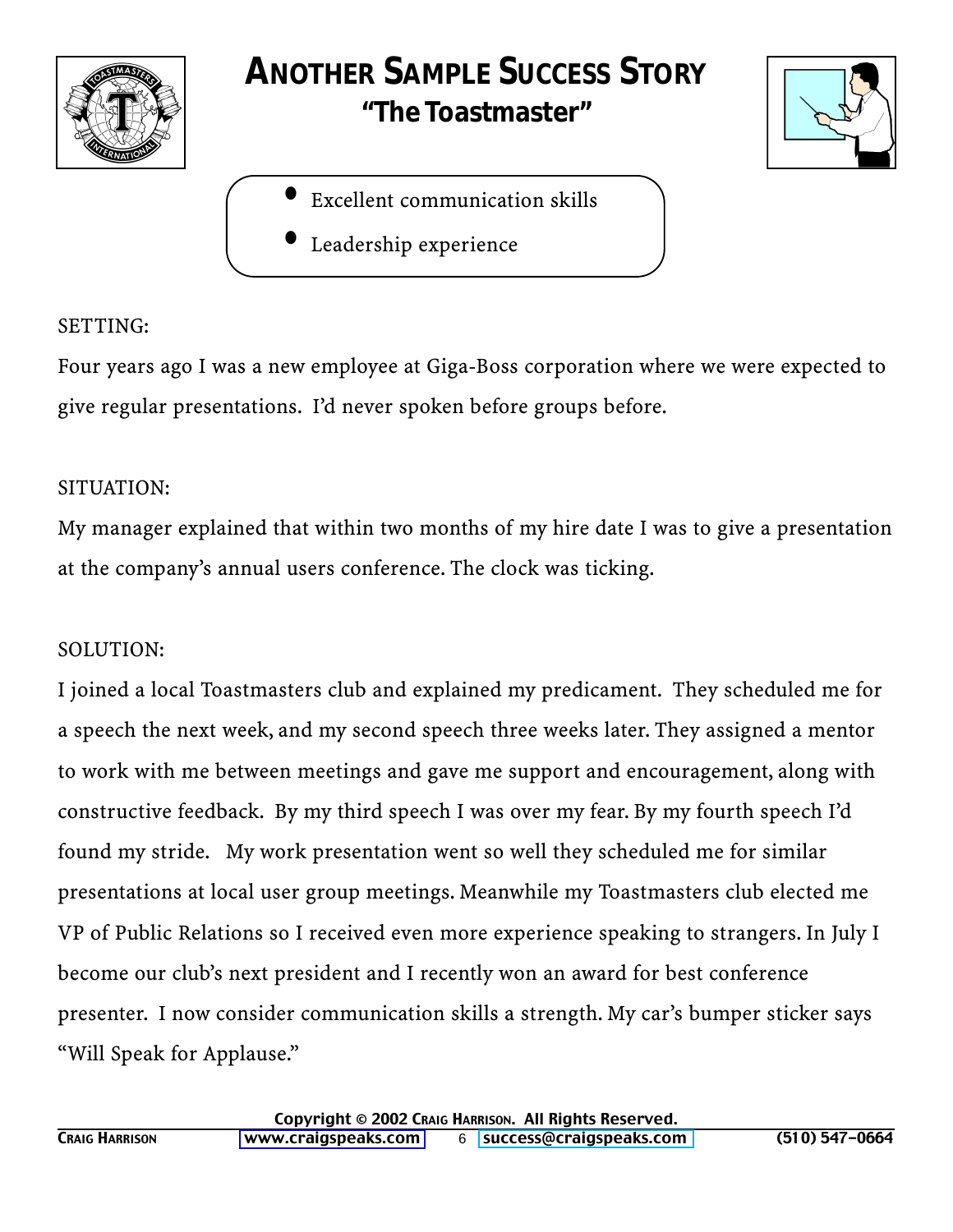

### **ANOTHER SAMPLE** *SUCCESS* **STORY "The Engineer"**



**•** Systems design and architecture skills

#### SETTING:

I was a young engineer working with a brand new medical start-up in the early days of micro-controllers and micro-processors. We needed to build a demo model of a medical instrument to perform laser surgery on the ear. Without it, the company couldn't get its funding.

#### SITUATION:

Being the first of its kind, this demo model had to be flexible so as to be used in multiple operations. Working with the doctor. I was able to design an open architecture system that multiple PC cards could plug into, where redundancy insured that the power and duration of the laser were constantly checked against each other, for this device to perform medical procedures known as stapedectomies.

#### SOLUTION:

The device was successful on multiple levels. The model passed clinical trials, gained approval and was sold as a medical laser used for many years, a boon for this company. On the patient level this device helps restore patients' hearing. My successful melding of engineering, architecture and system design skills allowed me to achieve personal and company success. It was an exhilarating experience!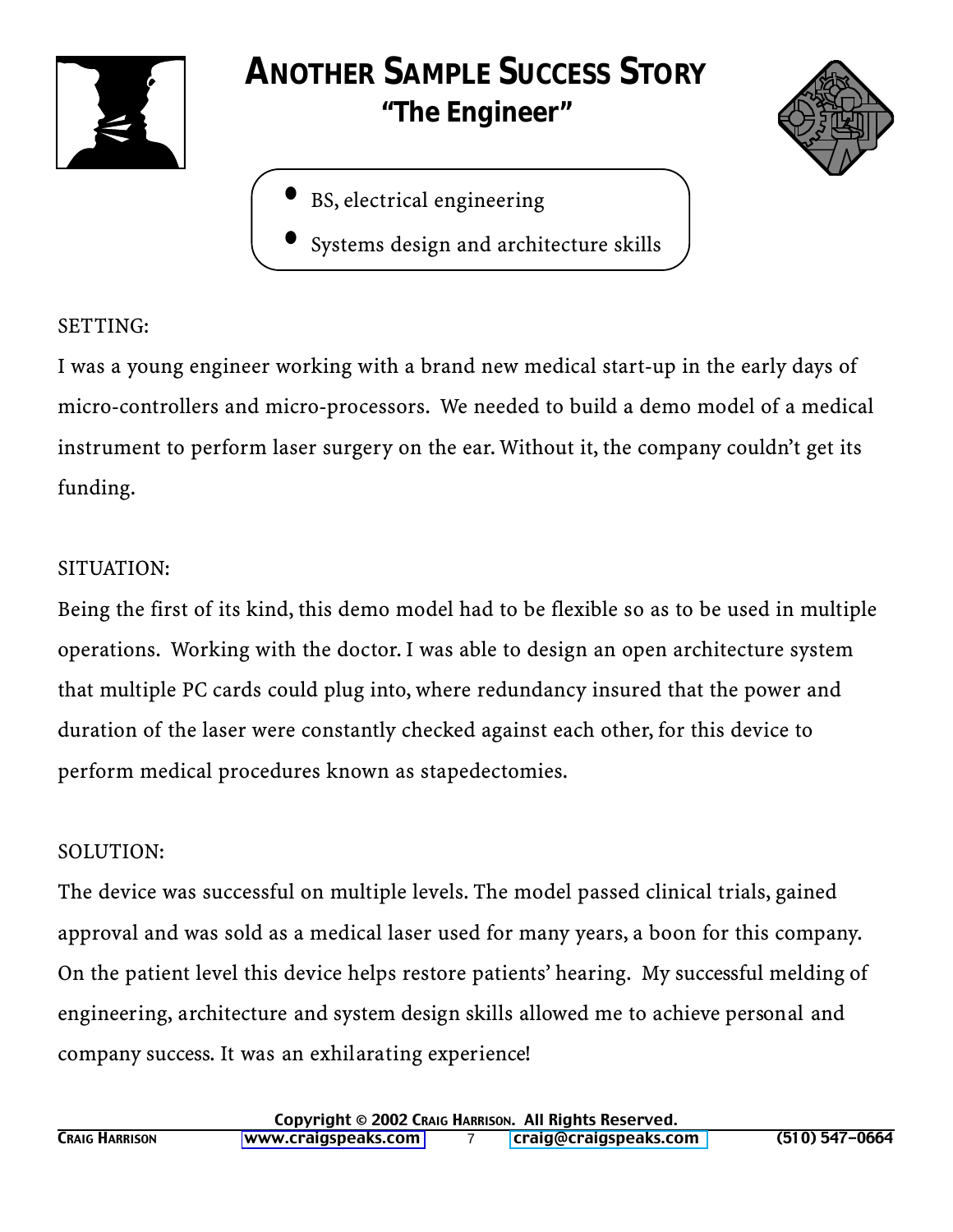

### **ANOTHER SAMPLE** *SUCCESS* **STORY "The Meeting Planner"**



**•** Ability to stage events cost-effectively and creatively

#### SETTING:

We set up conference services for the Judicial branch of our state government.

#### SITUATION:

Our advisory councils have both limited food & beverage per diems and stringent requirements regarding paying for rooms not used. They are actually prohibited by law from paying kill fees customary among non-government clients.

#### SOLUTION:

By being **creative** we're able to find non-traditional ways of staying within food & beverage budgets. We work extensively with hotels and caterers on creatively selecting menus and utilizing buffets and á la carte menus to keep our peoples' appetites sated and budgets lean.

By being **flexible** I am able to monitor the room occupancies to insure just the right number of rooms is reserved and ultimately used. Although we have less lead time than many clients, we show up rain or shine.

I remind clients that we're spending their tax payer dollars and ask their help in saving (their) money. Together we're able to find ways to keep expenditures down.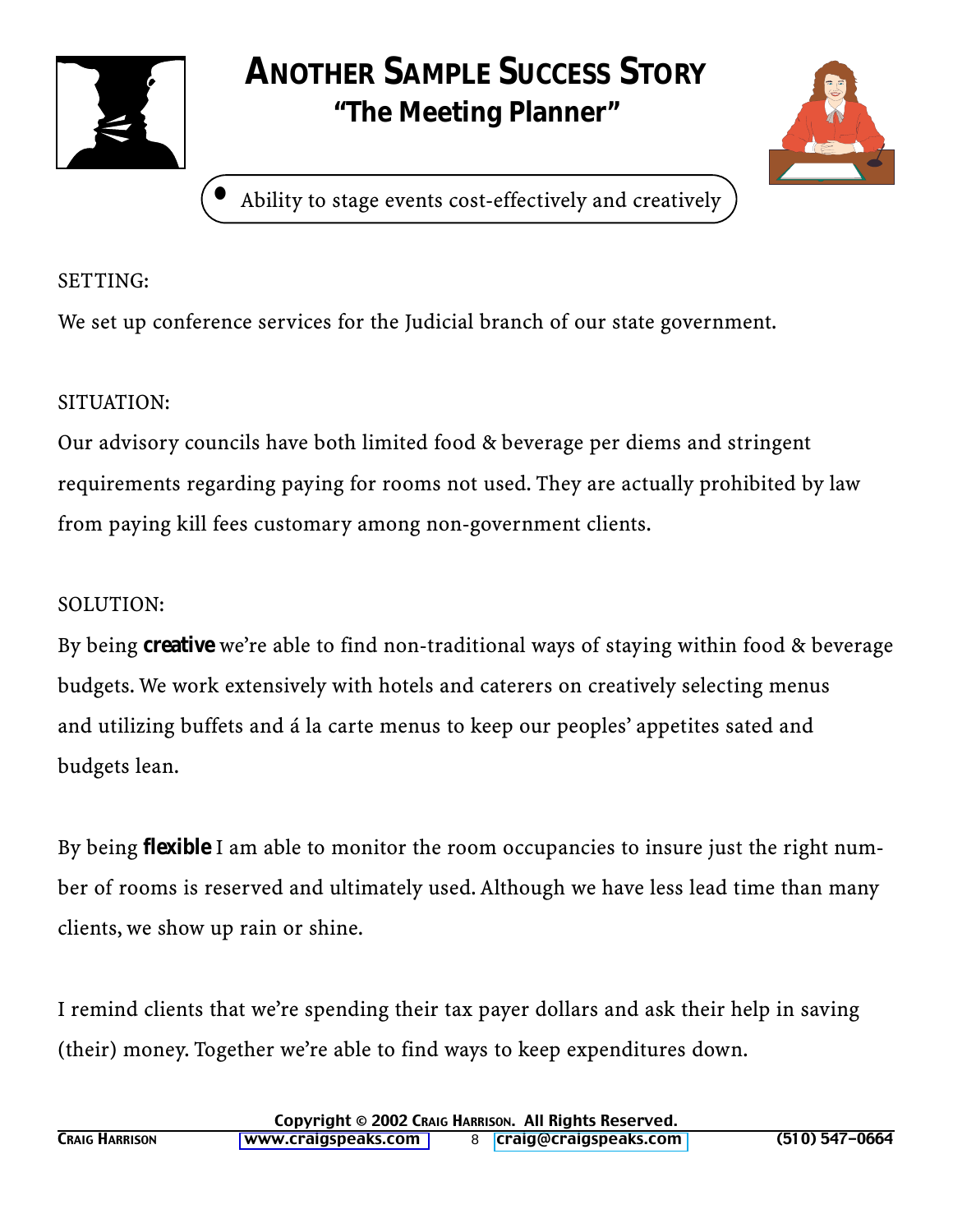

## **QUALITIES TO SHOWCASE IN YOUR STORIES**



| <b>Analytical Nature</b> | Attention to Detail              | Articulate Manner |
|--------------------------|----------------------------------|-------------------|
| Creativity               | <b>Customer Service</b>          | Decisiveness      |
| Dependability            | Entrepreneurial Spirit           | Flexibility       |
| Frugality                | Good Teacher                     | Independence      |
| Integrity                | Intelligence                     | Language Skills   |
| Leadership               | Listening Skills                 | <b>Manners</b>    |
| Multitasker              | People Skills                    | Perseverance      |
| Problem Solving          | <b>Project Management Skills</b> | Quick Learner     |
| Reliability              | Research Ability                 | Sales Skills      |
| Self Starter             | Sense of Humor                   | Tact              |
| Team building            | <b>Technical Skills</b>          | Trust             |
| Your Track Record        |                                  |                   |



*Circle the qualities you wish to showcase with your story*

\_\_\_\_\_\_\_\_\_\_\_\_\_\_\_\_ \_\_\_\_\_\_\_\_\_\_\_\_\_\_\_\_ \_\_\_\_\_\_\_\_\_\_\_\_\_\_\_\_

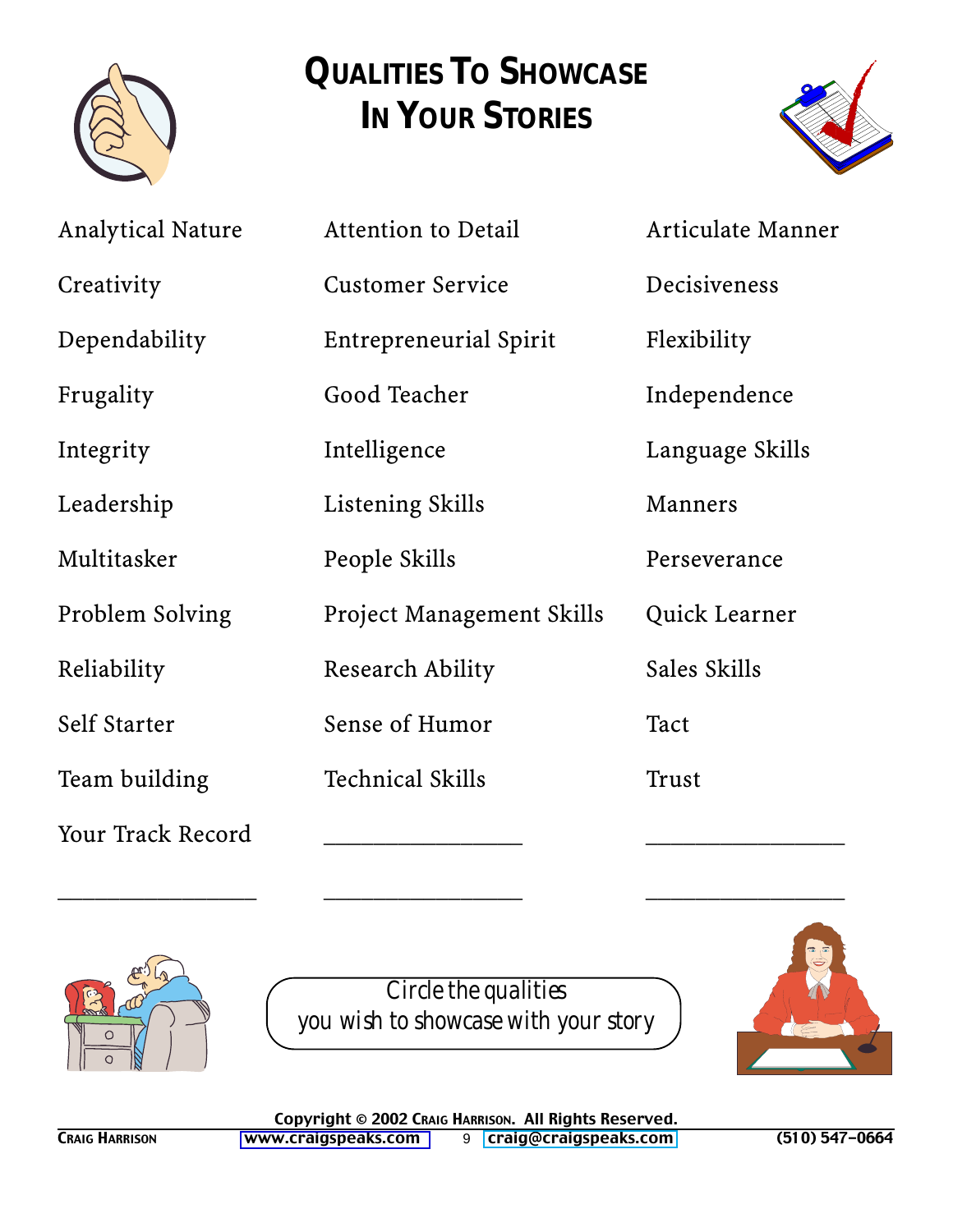

### **DEVELOPING** *YOUR* **SUCCESS STORY (Write A U-Dunnit!)**



#### **A Setting**

#### **A Situation**

#### **The Solution**

**What It Says About You?**

Copyright © 2002 CRAIG HARRISON. All Rights Reserved.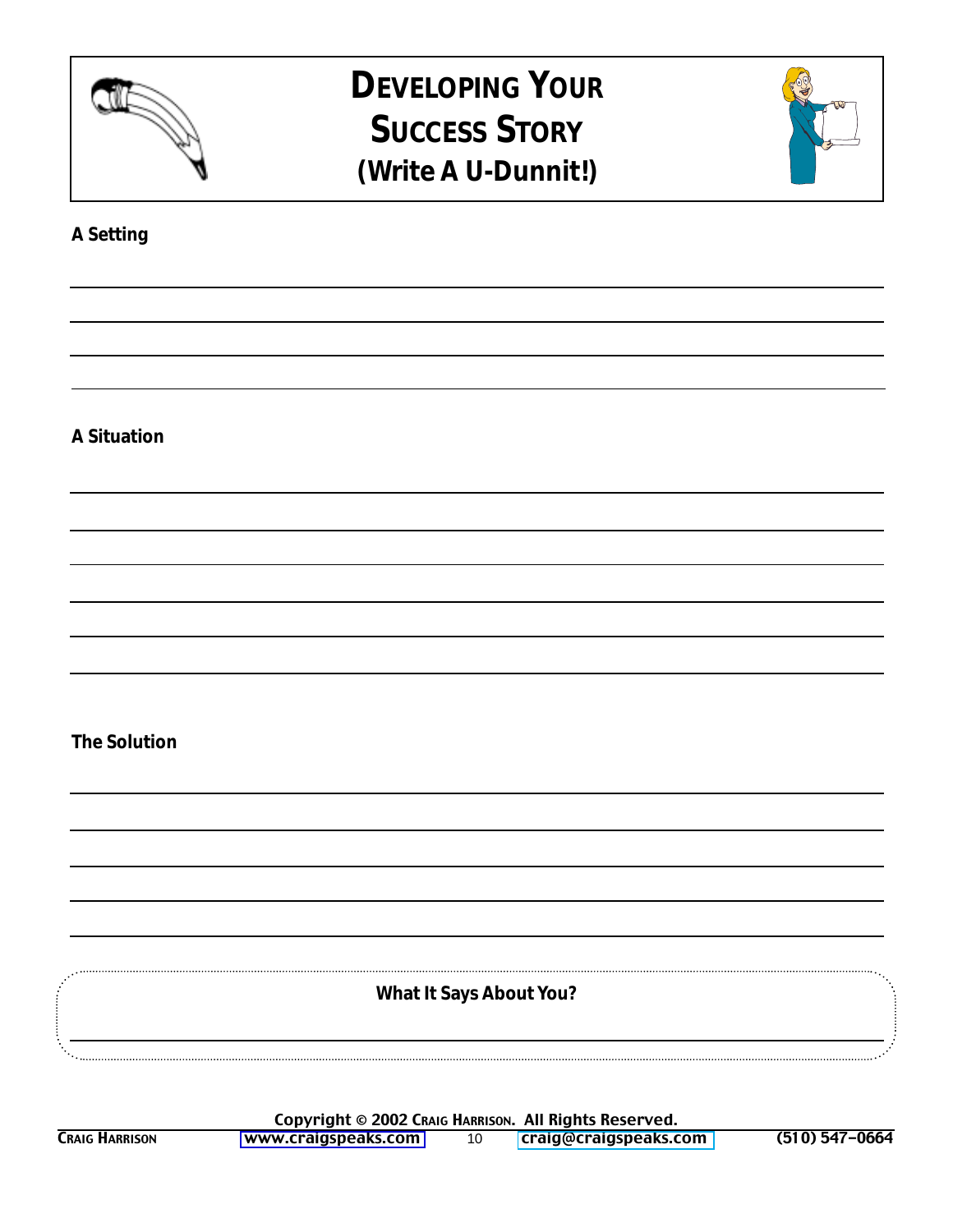# **As You Tell It...**



 $\blacktriangleright$ Be Conversational

 $\sum_{i=1}^{n}$ 

- $\blacktriangleright$ Use Pauses for Effect
- $\blacktriangleright$ Include Descriptive Adjectives
- $\blacktriangleright$ OK to Include Sounds, Smells, Feelings & Emotions
- $\blacktriangleright$ Eye Contact Conveys Sincerity, Earnestness and Builds Trust
- $\blacktriangleright$ OK to Be the Hero (But Not The Super Hero!)
- $\blacktriangleright$ Use "The Power of Three" for Effect
- $\blacktriangleright$ Repetition Can Reinforce
- $\blacktriangleright$ Don't Be Boastful, Just Confident
- $\blacktriangleright$ Be Credible…Not Incredible